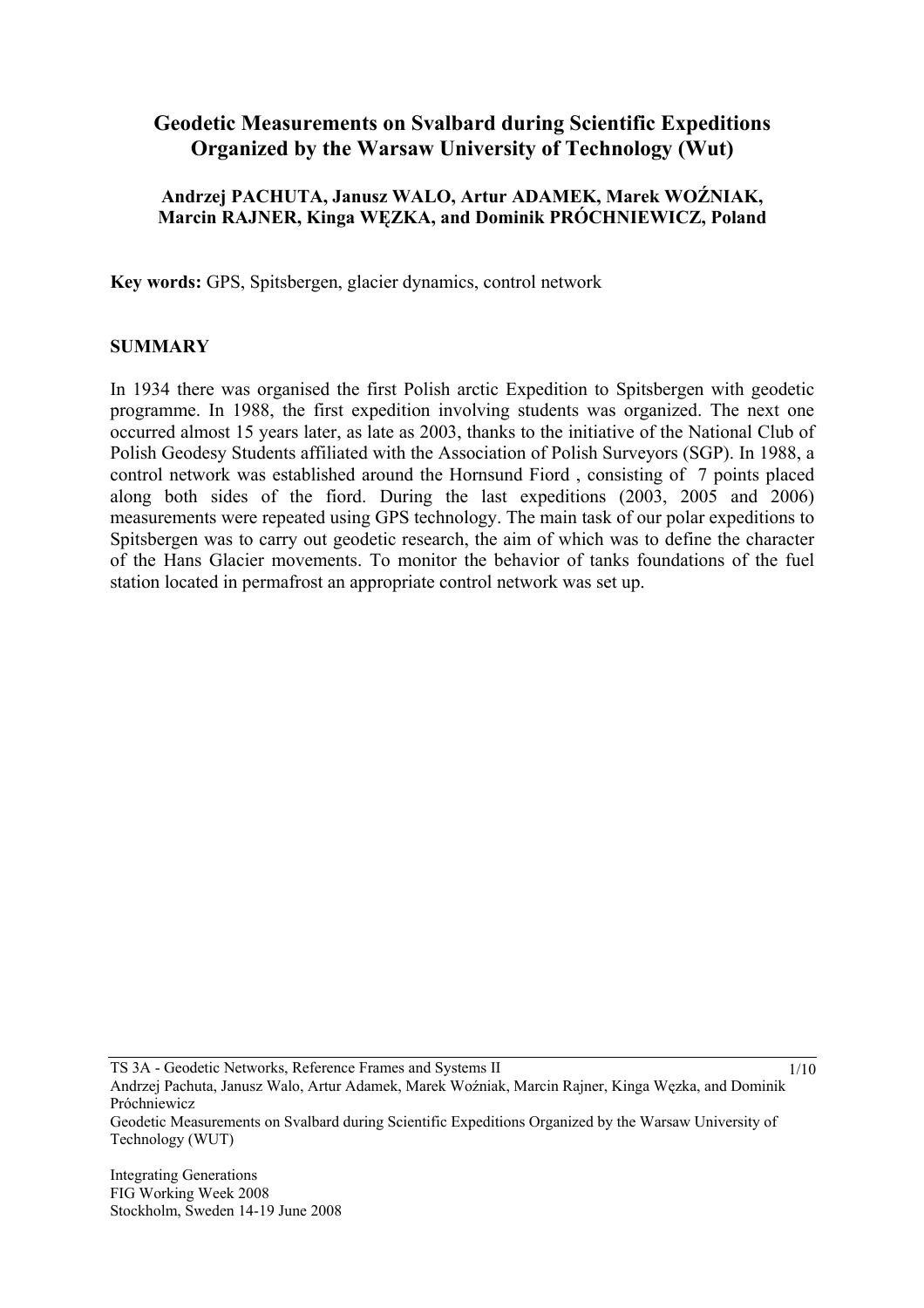# **Geodetic Measurements on Svalbard during Scientific Expeditions organized by the Warsaw University of Technology (Wut)**

### **Andrzej PACHUTA, Janusz WALO, Artur ADAMEK, Marek WOŹNIAK, Marcin RAJNER, Kinga WĘZKA, and Dominik PRÓCHNIEWICZ, Poland**

### **1. INTRODUCTION**

The history of geodetic involvement in Spitsbergen explorations dates back to 1934, when two officers of the Military Institute of Geography, S.Zawadzki and S.Zagrajski took part in a pioneering expedition. The Svalbard Archipelago (Fig.1), with an area of  $92\,000 \text{ km}^2$  and the largest island of Spitsbergen, lies between 80˚48' and 76˚28' North and 10˚28' and 28˚50' East. The islands cover an area of c. 64 000 km<sup>2</sup>.



**Fig.1**. The Svalbard Archipelago

In 1988, the first expedition involving students was organized. The next one occurred almost 15 years later, as late as 2003, thanks to the initiative of the National Club of Polish Geodesy Students affiliated with the Association of Polish Surveyors (SGP). The three expeditions that followed were the sole initiative of students and employees of the Faculty of Geodesy and Cartography WUT.

Below is a list of the most important geodetic expeditions to Spitsbergen:

- •1934 S. Zagrajski, S. Zawadzki the Military Institute of Geography
- •1957 Jerzy Jasnorzewski, Jerzy Fellman

TS 3A - Geodetic Networks, Reference Frames and Systems II

- •1984 Jan Cisak, Szymon Barna the Institute of Geophysics, the Polish Academy of Sciences (Polish acronym : PAN)
- •1987 Stanisław Dąbrowski, Zdzisław Kurczyński the Institute of Geophysics,
- the Polish Academy of Sciences

2/10

Andrzej Pachuta, Janusz Walo, Artur Adamek, Marek Woźniak, Marcin Rajner, Kinga Węzka, and Dominik Próchniewicz

Geodetic Measurements on Svalbard during Scientific Expeditions Organized by the Warsaw University of Technology (WUT)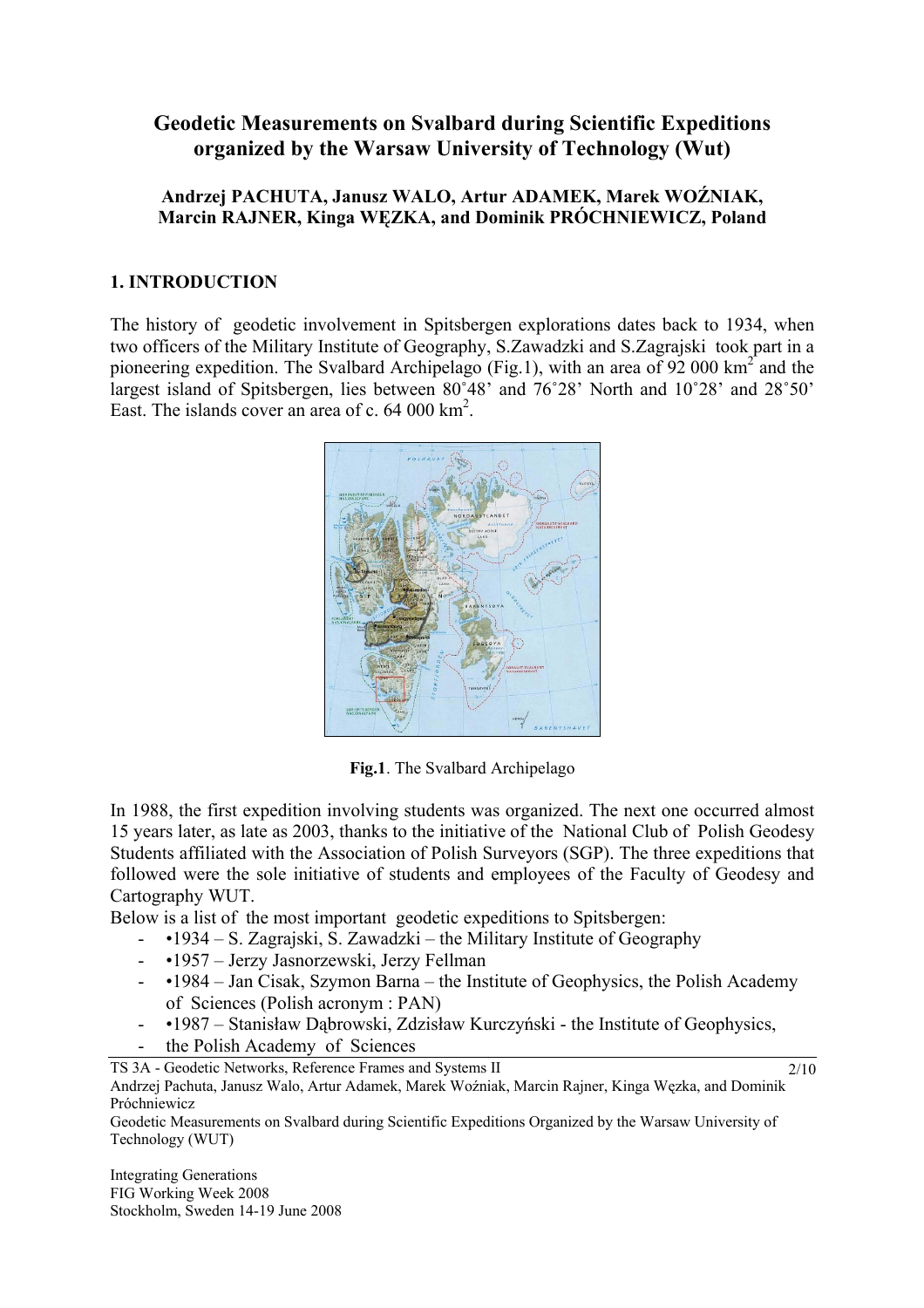- •1988 students and staff's Faculty expedition led by Andrzej Pachuta, scientific advisors – Ryszard Preuss, Artur Gustowski, Jaroslaw Kutyna, Dariusz Osuch, Piotr Wypych
- $\text{-}$  •2003 All-Poland Students' Expedition 12 people chaired by Artur Adamek,
- scientific advisor Zdzisław Kurczyński
- •2004 students and staff's expedition of the Faculty of Geodesy and Cartography WUT, – led by Artur Adamek, scientific advisor – Marek Woźniak
- •2005 – students and staff's expedition of the Faculty of Geodesy and Cartography,WUT – led by Kinga Węzka, scientific advisor – Janusz Walo
- • 2006 students and staff's expedition of the Faculty of Geodesy and Cartography,WUT – led by Kinga Węzka, scientific advisor – Andrzej Pachuta

All the expeditions involving students chose the region of the Hornsund Fiord in the southern part of the island as the main area of exploration. Above the fiord is located the Polish Polar Station owned by the Institute of Geophysics, PAN. The subject of geodetic research work done by exploration organizers or co-organizers from the Faculty of Geodesy and Cartography, WUT covered, among others: glacier movements, geodynamic research around the Hornsund Fiord, investigating fuel tanks subsidence, compiling planimetric and contour maps of the Hornsund station area, analysis of observation results from the newly established permanent GPS station.

### **2. INVESTIGATION OF THE HANS GLACIER DYNAMICS**

Spitsbergen is characterized by extreme variability of its atmospheric conditions. The main task of our polar expeditions to Spitsbergen was to carry out geodetic research work, the aim of which was to define the character of the Hans Glacier movements. It is one of the twelve glaciers around the Hornsund Fiord (Fig.2). It is situated near the Polish Polar Station.



### **Fig.2**. The Hans Glacier

The Hans Glacier is about 16 km long and covers an area of 57  $\text{km}^2$ . The glacier tongue is up to 2.5 km wide and finishes with the calving glacier toe 1.5 km wide. The glacier rests on the valley walls and its main current rests on the fiord bed. It is a medium size Spitsbergen

TS 3A - Geodetic Networks, Reference Frames and Systems II Andrzej Pachuta, Janusz Walo, Artur Adamek, Marek Woźniak, Marcin Rajner, Kinga Węzka, and Dominik Próchniewicz 3/10

Geodetic Measurements on Svalbard during Scientific Expeditions Organized by the Warsaw University of Technology (WUT)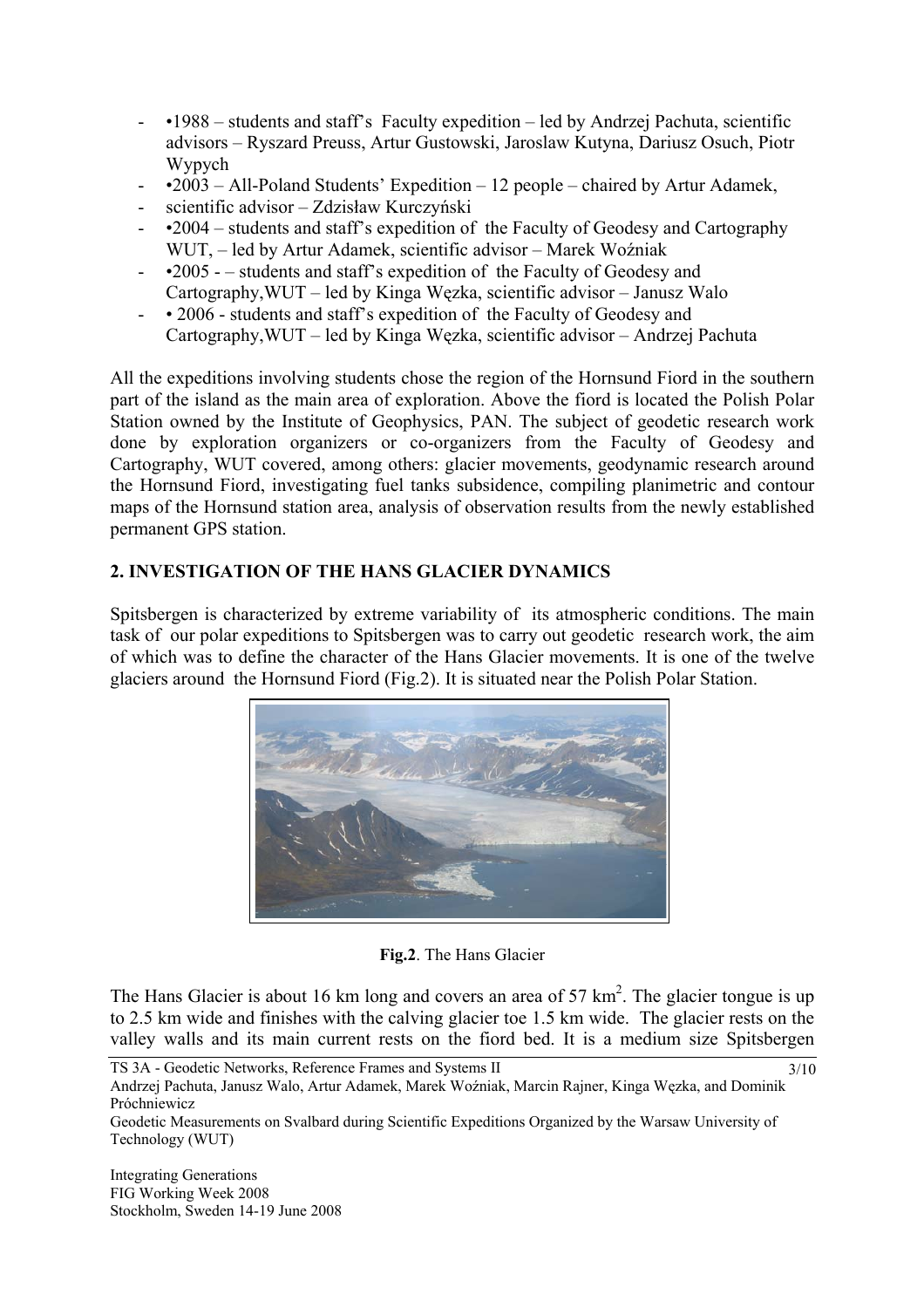glacier. The World Glacier Monitoring Service (WGMS) included the Hans Glacier in its data base covering 60 chosen glaciers. The glacier is one of the better investigated and monitored Arctic glaciers.

The traditional method of investigating glacier movements is to determine the changes in the position of characteristic glacier points, on which special wooden staffs have been placed, called ablation staffs. The movement size of ablation staffs is generally identified with the surface movement of a glacier. Theses staffs (11) are evenly placed along the entire glacier. They are deeply planted into its surface so that they could survive at least a couple of seasons. As most part of the glacier belongs to the ablation zone , the staffs melt in (sink in) deeper in the ice every year.



**Fig.3**. The progress of ablation staffs measurements by the RTK technique

The measurements of ablation staffs placed along the longitudinal profile were made by the quick static and RTK methods. The measurement analysis reveals changes in the direction of movement vectors, which are thought to be the result of the glacier substratum. If the deformation movement prevails, the movement direction remains constant. Besides the studies on the longitudinal profile, an additional crosswise profile was established (Fig.4) at the height of the fourth ablation staff. In 2005 and 2006, three RTK measurements were made on the new, especially placed ablation staffs.



**Fig.4** Longitudinal and crosswise profiles

Technology (WUT)

TS 3A - Geodetic Networks, Reference Frames and Systems II Andrzej Pachuta, Janusz Walo, Artur Adamek, Marek Woźniak, Marcin Rajner, Kinga Węzka, and Dominik Próchniewicz Geodetic Measurements on Svalbard during Scientific Expeditions Organized by the Warsaw University of 4/10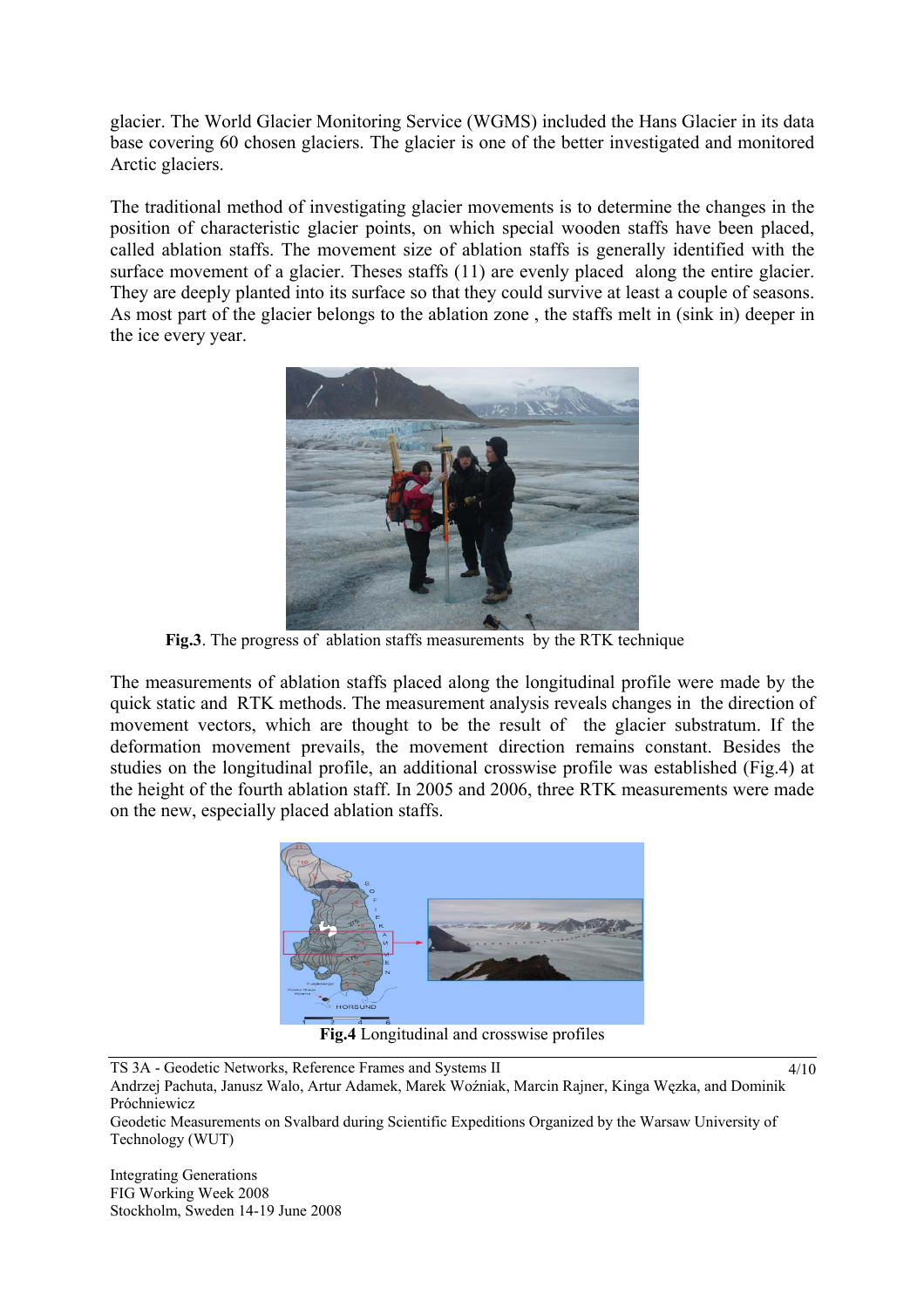

**Fig.5** Displacement of points on the crosswise profile in 2005.

By means of determined displacements (Fig.5) the velocity of the glacier movement was calculated, reaching as much as 10 cm a day. In 2006, these points on the Hans Glacier, where the first series of measurements were made the year before, were additionally marked out by the RTK method. Determined again, the heights enabled to define the change in the glacier diameter at the fourth section. The obtained value of the change reached 2 meters (Fig.6), which may reveal a tendency for the glacier to change its ice volume.



 **Fig.6** Changes in the bedding thickness of the Hans Glacier.

### **3. GEODYNAMIC CONTROL NETWORK**

In 1988, a control network was established around the Hornsund Fiord, consisting of 7 points placed along both sides of the fiord (Fig.7). The maximum distance between the points is 20 km. In 1988, classical geodetic measurements were made (lengths measured with a Wild Di20 telemeter and angles - with a Wild T2 theodolite). During the last expeditions (2003, 2005 and 2006) measurements were repeated by means of a GPS technology. Length measurements

TS 3A - Geodetic Networks, Reference Frames and Systems II Andrzej Pachuta, Janusz Walo, Artur Adamek, Marek Woźniak, Marcin Rajner, Kinga Węzka, and Dominik Próchniewicz 5/10

Geodetic Measurements on Svalbard during Scientific Expeditions Organized by the Warsaw University of Technology (WUT)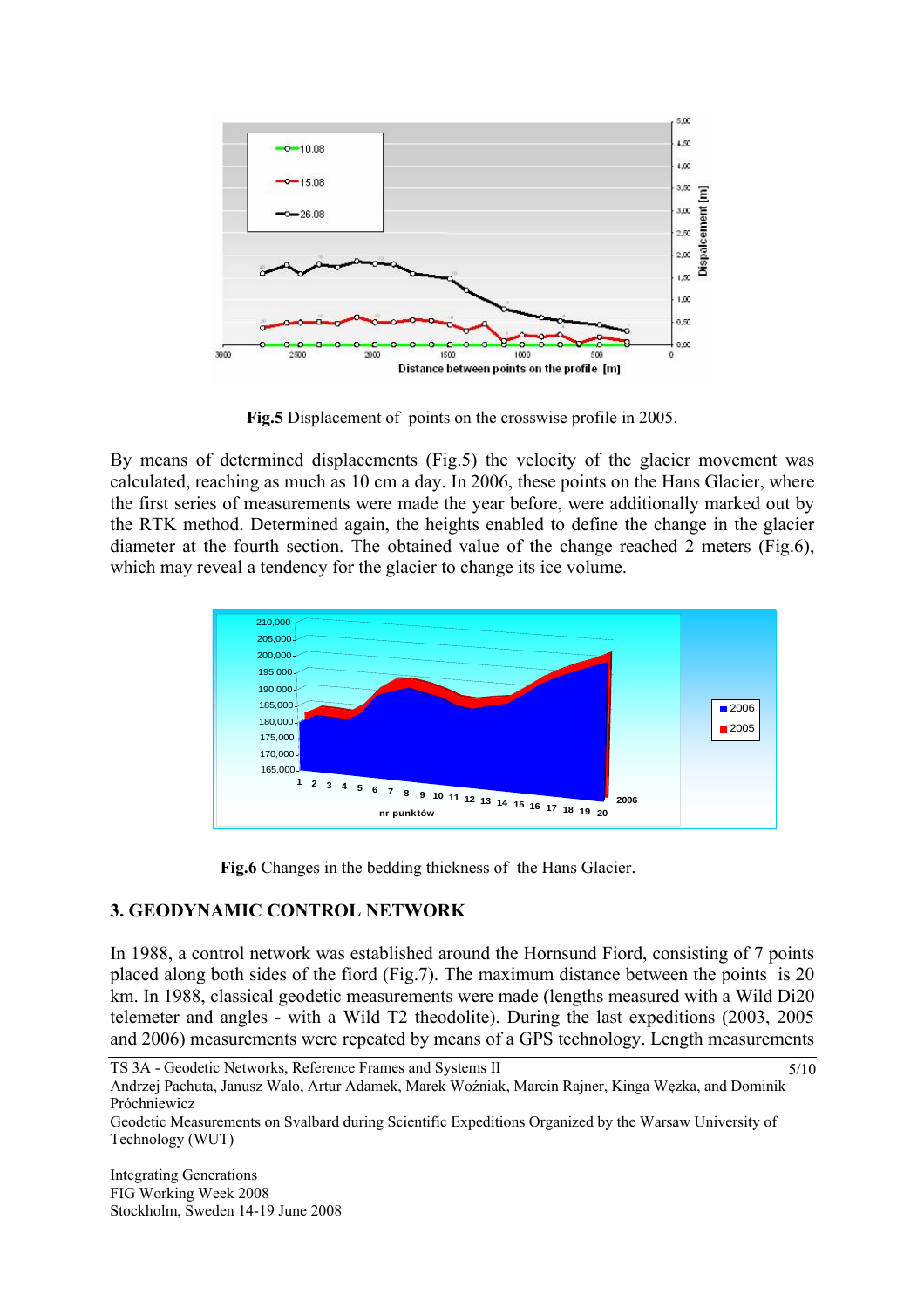of individual bases were observed over 12 hours. For the measurements of local movement of the Earth's crust it would be extremely valuable to analyze and determine the changes in the coordinates of individual points between given measuring periods. However, there is a problem of a uniform reference system that would enable such a comparison. The coefficients of network points measured in 2005 were determined by tying them up with three reference stations: Ny Alesund (Norway), Tromso (Norway), Hoefn (Iceland). In this way ITRFOO coefficient were obtained. However, a great distance from the reference station (from 200 to 1000 km) made it impossible to define precisely the coefficients of network points in the global system. In 2006, the measured network was tied up with the ASTR point, the coefficients of which had been determined earlier in the ITFR system for the period 2000.00. On the basis of geocentric coefficients crosswise lengths were determined between network points for the measuring periods 2003, 2005 and 2006. Comparing these lengths seems to be the best way to analyze this network with reference to local movements of the Earth's crust as they are not burdened with errors associated with the global reference system.



**Fig.7** Geodynamic testing network.

### **4. PERMANENT STATION**

The study contains a preliminary analysis of GPS observation results collected in 2006 by the permanent station set up in October 2005 near the Polish Polar Station. The aerial was placed in the astronomical point, at which Doc. Jerzy Jasnorzewski (1959) and Dr. Jan Cisak (1984) set out the latitude and longitude from astronomical observations (CISAK and DABROWSKI, 1990). The localization of the permanent station antenna is shown in Fig.8.

TS 3A - Geodetic Networks, Reference Frames and Systems II

6/10

Andrzej Pachuta, Janusz Walo, Artur Adamek, Marek Woźniak, Marcin Rajner, Kinga Węzka, and Dominik Próchniewicz

Geodetic Measurements on Svalbard during Scientific Expeditions Organized by the Warsaw University of Technology (WUT)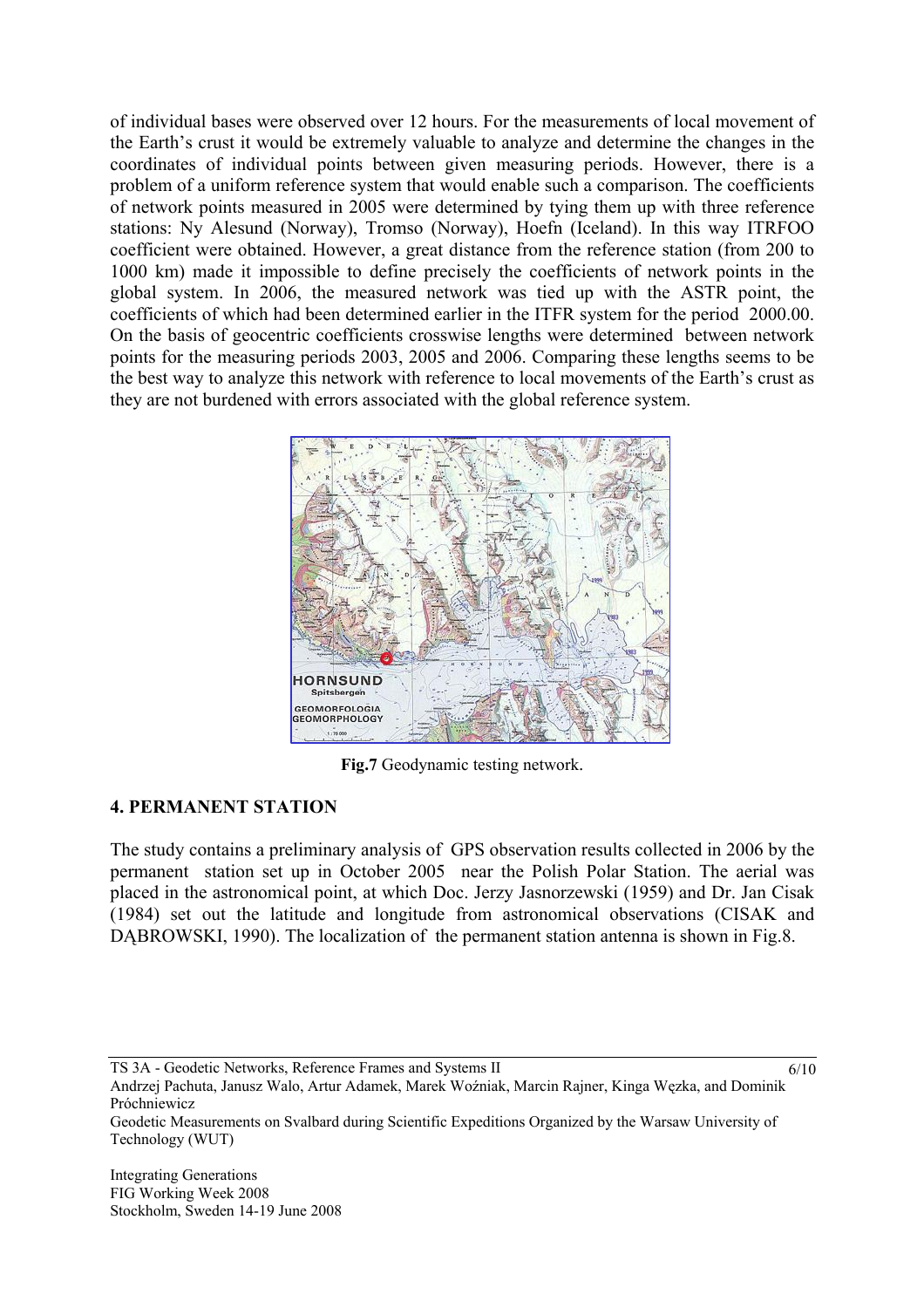

**Fig.8** View of the astronomical point before and after installing the antenna.

Bernese v.4.2 software was used for processing satellite observations, the same processing strategy applied for each observation day. The calculations were made in the OGPSP calculating service (http://ogsp.gik.pw.edu.pl, LIWOSZ, 2005).

The 2006 observations were processed at weekly intervals – 52 days in total (DOY 006 – 362).Three stations working within the IGS network were assumed to be reference stations, namely TOMSO (TROM), HY ALESUND (NYAL) and KIRUNA (KIRU). Fig.9 shows mutual location of the stations. The observations used to determine station coefficients were made at 30- second intervals, which yielded 2880 measuring periods a day for a single point.



**Fig.9** Location of IGS and ASTR stations (Source: Google Map)

Analyzing the determination of ASTRO station coefficients, one should underline a reasonably high determination accuracy and result coherence despite considerable distance from the assumed reference stations. Mean coefficient errors for given observation days in the great majority of cases did not exceed 1 mm. The inner coherence (short term) for coefficients X and Y was also at the level of about 1 mm, for coefficient Z - at the level of about 8 mm. Great internal incoherence was observed in the case of the initial (DOY 6-62) and final

7/10

Andrzej Pachuta, Janusz Walo, Artur Adamek, Marek Woźniak, Marcin Rajner, Kinga Węzka, and Dominik Próchniewicz

Geodetic Measurements on Svalbard during Scientific Expeditions Organized by the Warsaw University of Technology (WUT)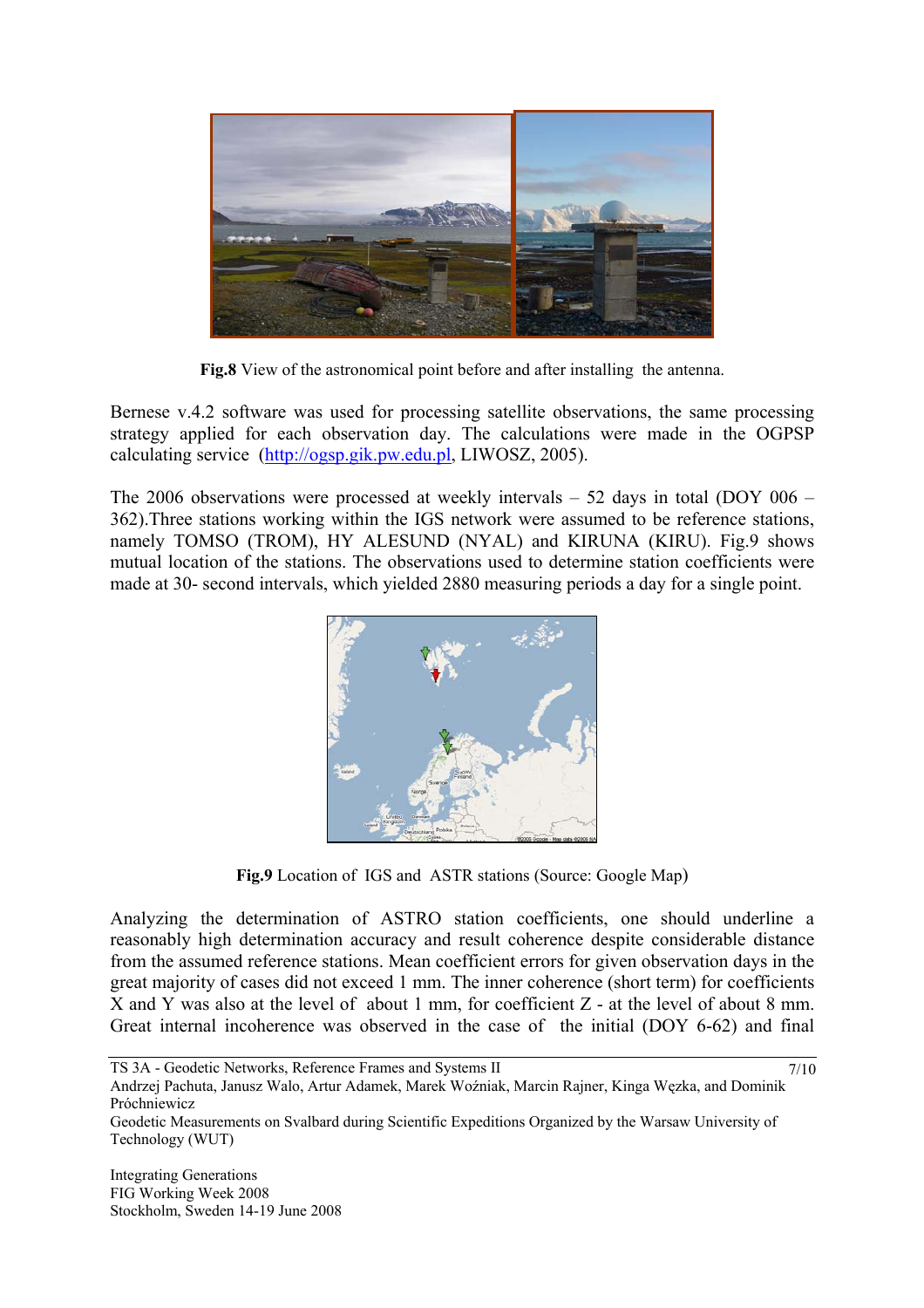(DOY 300-362) days of the year – for X and Y: 5-8 mm, for z: up to 4 cm (especially when determined with reference to the station in KIRU and TROMSO). However, on the basis of a single- year analysis of data one cannot talk about a seasonal phenomenon yet, least of all provide hypothetical origins of this phenomenon.

Analyzing the obtained data in view of their long-term changes, one can observe some trends in coefficients changes. Coefficient X, especially, displays an almost linear trend decreasing its value by c.20 mm a year. Coefficient Y also shows a slight linear tendency, increasing its value by c.4 mm a year. However, it is so small a change that with a comparatively short measurement period a trend like this cannot be explicitly said to exist. A distinctly smaller value can be observed for coefficient Z at the beginning of the year and a bigger one – at the end of it. The changes are quite significant but they may overlap with lower internal cohesion of measurement results.

The trends observed in coefficient changes may stem from the imperfect models used for determining constituent vectors (the model of plate movements, ionosphere) and also from local movements of the Earth's crust. Precise explanation of how they originated requires careful analysis of data over a longer period of observation.

## **5. STUDYING VERTICAL MOVEMENTS OF FUEL TANKS FOUNDATIONS**

To monitor the behavior of tanks foundations of the fuel station located in permafrost an appropriate control network was set up. It was established in 2004 with a view to carrying out measurements by means of precise leveling. All subsidence measurements are always made with reference to the same Horr benchmark, 8.594 m above sea level and fixed into a rock near the building of the Polish Polar Station.

A systematic height measurement of points (24 benchmarks) installed on the spot foundation under the fuel tanks is to control object safety, constituting a set of data used for analyzing the behavior of engineering objects located exactly in such geotechnical conditions.



**Fig. 10** Positions of benchmarks on the spot foundation of fuel tanks.

The 2006 observations were made by means of a Ni004 precise leveler and a set of invar staffs. Before the measurement, the equipment was checked but it did not require any rectification. The measurement was registered and tentatively processed by means of the NWP program on a field computer PSION. The obtained results show that the mean

TS 3A - Geodetic Networks, Reference Frames and Systems II

Andrzej Pachuta, Janusz Walo, Artur Adamek, Marek Woźniak, Marcin Rajner, Kinga Węzka, and Dominik Próchniewicz

Geodetic Measurements on Svalbard during Scientific Expeditions Organized by the Warsaw University of Technology (WUT)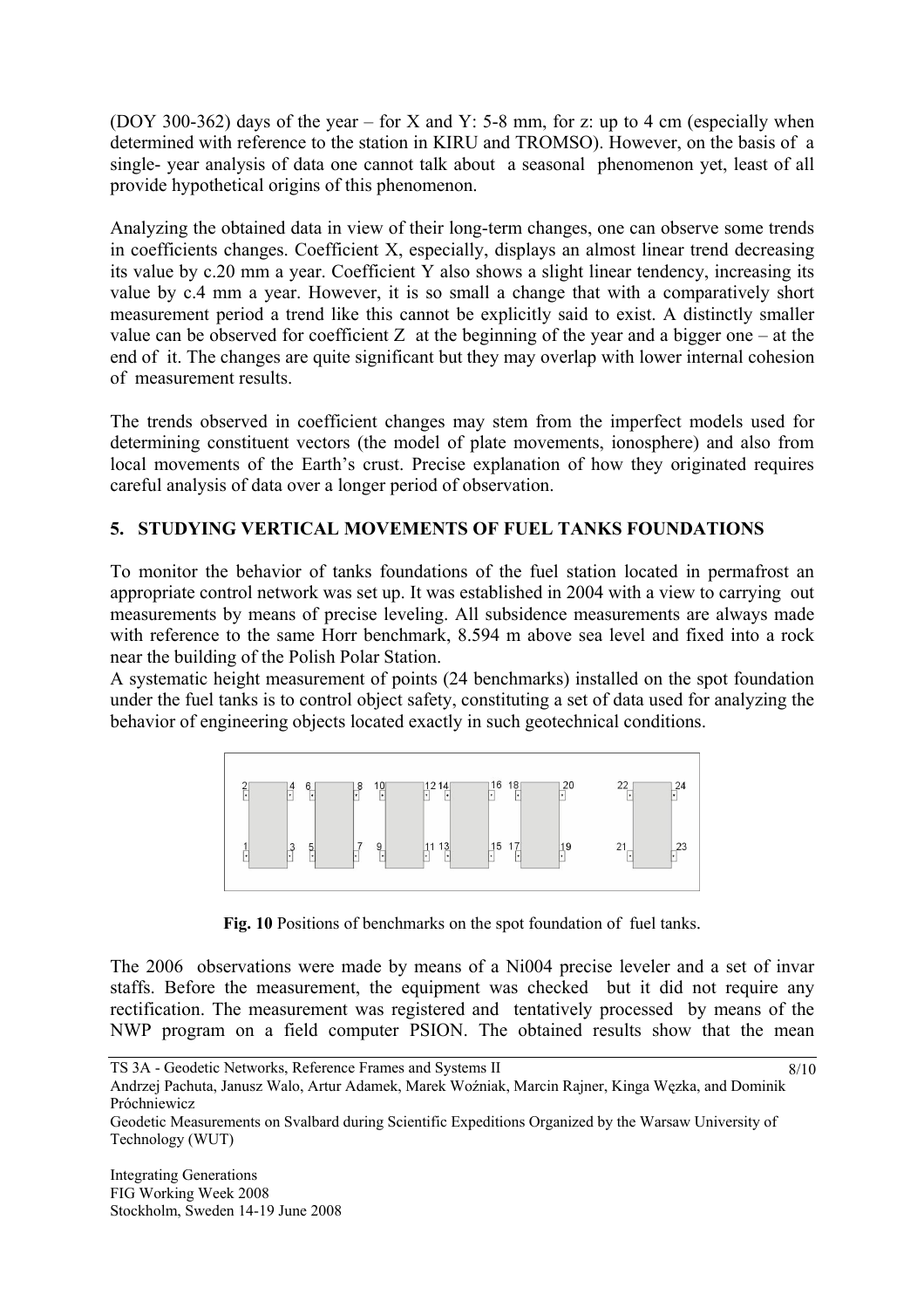determination error of benchmark heights does not exceed  $\pm 0.5$  mm. The accuracy of the performed measurements is adversely affected by the substratum, the surface of which is not frozen. Such a substratum does not guarantee the stability of the instrument and staffs during the measurement.

The heights obtained in 2006 compared to the measurement results of 2005 enabled to define height differences between the control benchmarks. These differences range from -4.27 mm to -2.32 mm and point to a slight uniform subsistence of the fuel tanks. However, the size of displacements in 2005-2006 is almost twice as large as that of the 2004-2005 period. According to specialists, the size of vertical displacements of the spot foundation along with the tanks does not pose a direct threat to the safety of the fuel system and tanks operation.

Understandably, the results presented in the this study do not embrace all the experimental research that was done during the expeditions to Spitsbergen, organized by the Faculty of Geodesy and Cartography, the Warsaw University of Technology. Other research that can be named here includes a photogrammetric survey connected with the study of the dynamics of the Hans glacier toe, cooperation with Spanish polar explorers in radar tests of the Arie and Hans glaciers bedding thickness, compiling a planimetric and contour map of the Hornsund Station area, equipment calibration for magnetic measurements, etc.

## **REFERENCES**

- Adamek A., Geodezja ekstremalna (Extreme geodesy), ,,Geodeta" Information Magazine, No 12/2004;
- Cisak, J., Dabrowski S , (1990), Polish geodetic and cartographic studies in the Arctic and Antarctic regions, Polish Polar Research, 11, 3-4, 1990,
- Czarnecki K., Geodezja współczesna w zarysie(Outline of Modern Geodesy), Wiedza i Zycie Publishing House, Warsaw 1994;
- Jania J., Glacjologia (Glaciology), PWN Scientific Publishers, Warsaw 1997;
- Kurczyński Z., Studenci przemierzają Arktykę (Polish students travel across the Arctic) ,,Geodeta" Information Magazine, No 10/2003;
- Pachuta A., Pierwsza wyprawa Wydz. GiK PW na Spitsbergen (The first expedition to Spitbergen by the Faculty of Geodesy and Cartography, the Warsaw University of Technology), Przegląd Geodezyjny (Geodetic Review) 1989, No 4-5 (18-21), Warsaw 1989;
- Pachuta A., Pachuta K., Adamek A., Walo J., Wozniak M., Kurczynski Z., (2005): Zastosowanie metody GPS w badaniach polarnych na Spitsbergenie. Materiały z konferencji ,,Geodeticke siete a priestorove informacie"(The application of a GPS method in polar research in Spitsbergen. Conference materials, Podbanske, 24-26 October 2005;
- Pałubski A., Wyrównanie i analiza sieci punktów dla otoczenia fiordu Hornsund (Adjustment and analysis of the point network for the Hornsund Fiord area), The Cracow University of Mining and Metallurgy, Cracow 2003.

TS 3A - Geodetic Networks, Reference Frames and Systems II

9/10

Andrzej Pachuta, Janusz Walo, Artur Adamek, Marek Woźniak, Marcin Rajner, Kinga Węzka, and Dominik Próchniewicz

Geodetic Measurements on Svalbard during Scientific Expeditions Organized by the Warsaw University of Technology (WUT)